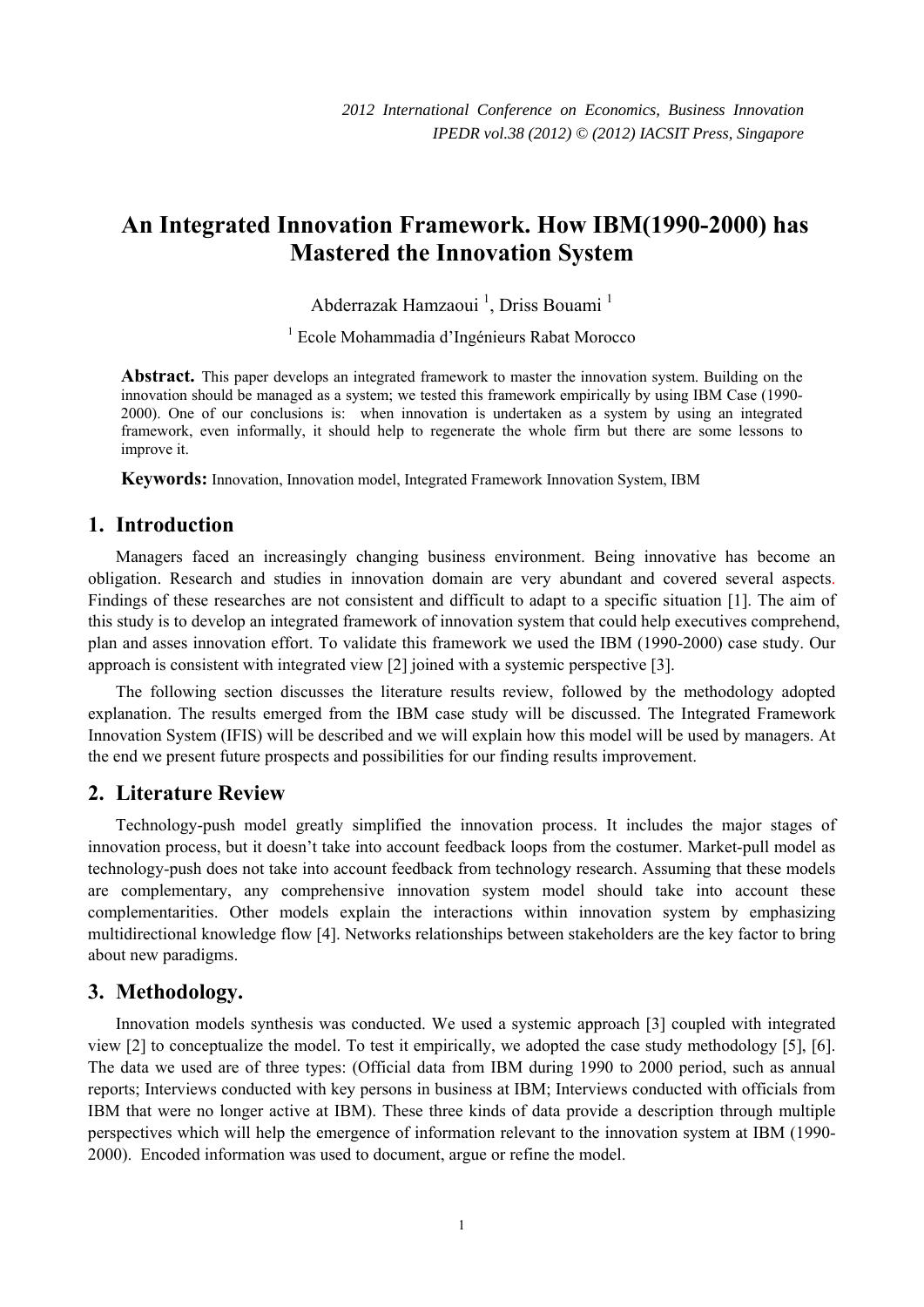## **4. Model Conceptualization and the Role of Different Actors in the Innovation System**

#### **4.1. Model Conceptualization**

Managers need to use research technology results to build on the available opportunities and to take into account consumer needs. Indeed it is not a model of technology-push or demand-Pull model alone but a feedback loop that includes the two models: **The implementation loop**. Frozen Paradigms should be surfaced and questioned continuously. Otherwise they would turn into obstacles to learning and new idea generation. An **opportunity creation loop** that integrates both aspects of paradigm development and paradigm shift could be conceptualized. The implementation loop and the creation loop should be integrated to feed each other (Fig. 1).



Fig .1: Systemic view of innovation: Implementation loop and creation loop.

Once these loops are designed, the next step is to identify the important components of each loop and how each loop components interrelate to each other.

## **5. The Role of Different Actors in the Innovation System**

The integrated map[3] takes into account two main axes: The individual-collective axis and the internal-external axis. The combination of these two axes allows us four quadrants of an integrated map. Inspired by this integrated view, the innovation system could be mastered by adopting the four quadrants (Fig.2) corresponding to individual competencies and abilities (individual-Internal), assets of the company and its culture (Collective-Internal), new opportunities and technologies (external-individual) and economic sector in which the company operates and its paradigm (external-collective) (Fig.2). Combining the four quadrants for each loop: The implementation loop and the creation loop determinants of each loop could be conceptualized as follow:



Fig.2 Integrated map of innovation system

According to this synthesis, eight constructs were elaborated to describe the structure of the innovation system. We added constructs related to interactivities between system components: The employee-costumer, the Costumer-company and the company-environment. These eleven constructs are described in **table 1.**

## **6. Testing the Model Empirically (IBM-1990-2000) Case**

## **6.1. The Costumer'S Role and Opportunity Importance in the Innovation System**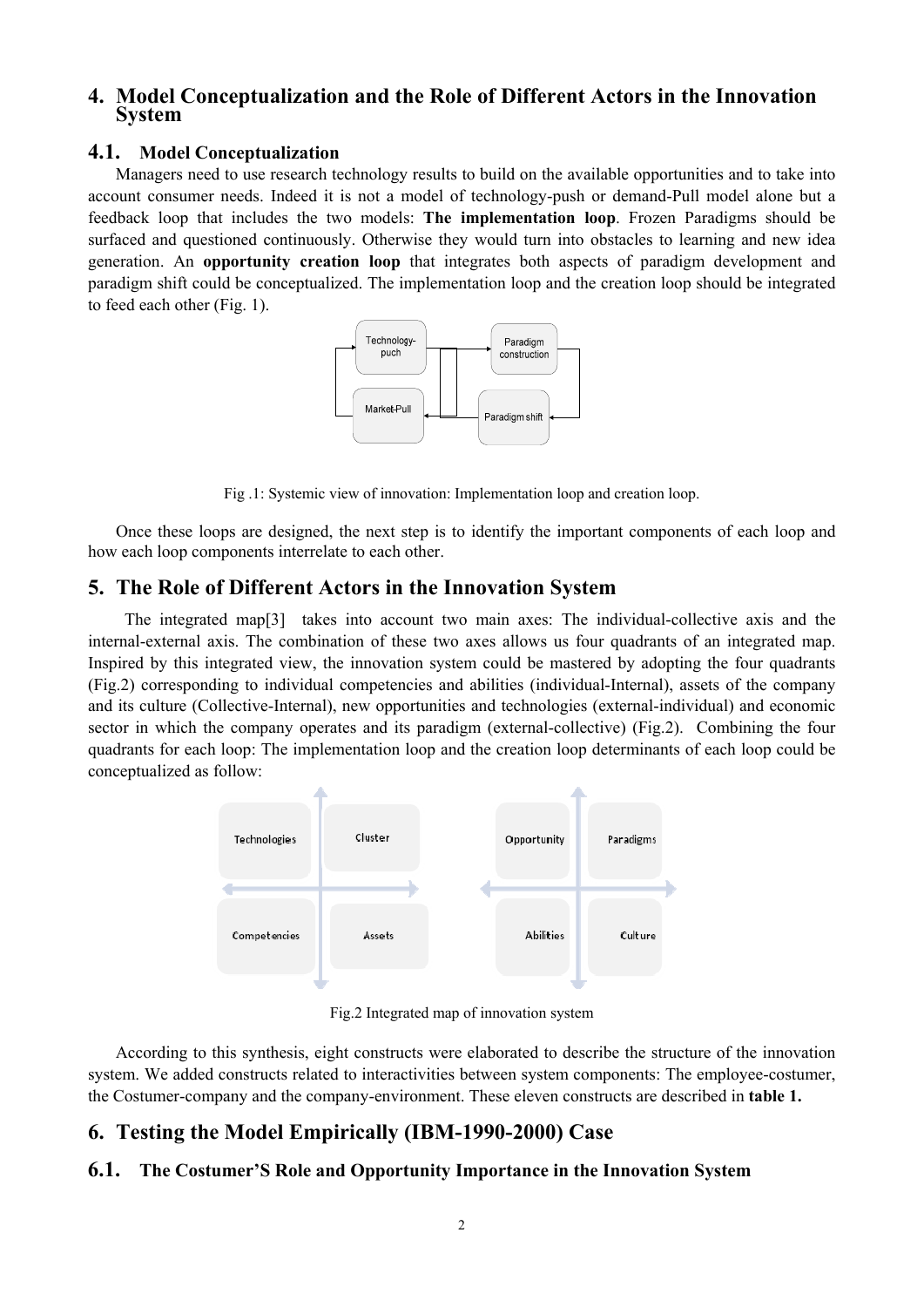*Customer need:* What is the need to satisfy and what are the technologies available that we have to use to create value? Several technologies will be assembled to ensure the successful implementation of the idea. This idea was crystal clear in several IBM officials' declaration [7] '*We are the company that knows how to take the hardware, the software, the services, the consulting, the Linux capabilities... all the pieces and put them together and make it real for our customer'.* 

*Changing needs* creates a tremendous opportunity for innovation [8]. What distinguishes IBM environment in the early 90s is the change of customer needs: Problems were related to the integration of several tools in a standard and integrated communication system to ensure exchange and interoperability*' Everywhere you look today business and institutions alike, you see the need for things like more speed to market, more flexibility and nimbleness, accelerated global expansion, and more customer and supplier integration'* [9]: Any comprehensive innovation system management has to take into account how to anticipate customer needs as well as their changing.

|  | Table. 1 : Constructs description |  |
|--|-----------------------------------|--|
|  |                                   |  |

| <b>Construct</b>                             | <b>Description</b>                                                                                                                                                                |  |
|----------------------------------------------|-----------------------------------------------------------------------------------------------------------------------------------------------------------------------------------|--|
|                                              |                                                                                                                                                                                   |  |
| Customer (Needs, Changing needs)             | (Needs to be satisfied and the available technologies, The emergence of new<br>problems).                                                                                         |  |
| Employee(Competencies, Abilities)            | (Employee's competencies to exploit the opportunity and master the<br>technology, Employee's beliefs to be surfaced and questioned in order to get<br>rid of all those limiting.) |  |
| Firm (Assets, Culture)                       | (The business model and processes are mastered to ensure the creation of<br>value, Changing the prevailing culture that limits the emergence of new ideas)                        |  |
| <b>Business environment</b>                  | (Building alliances to ensure the availability of product components and the                                                                                                      |  |
| (Alliances, Paradigm)                        | competencies the firm doesn't have, Paradigm and mindset shift should be                                                                                                          |  |
|                                              | initiated to exploit the full potential of the external business environment)                                                                                                     |  |
| ( <i>Employee-</i><br><i>Interactivities</i> | (Learning Mechanisms for employees about new needs and their change,                                                                                                              |  |
| Customer , Consumer-Firm, Firme-             | Institutionalized mechanisms for incentives and knowledge sharing, Interfaces                                                                                                     |  |
| <i>Business environment</i>                  | to participate in new paradigm constructing).                                                                                                                                     |  |

### **6.2. The Role of the Employee in the Innovation System**

*Employee's Competencies*: Do employees have the competencies and skills required to develop, master and use the available technologies to create value? Without these competencies, David Grossman, a member of the IBM development team, could not have detect the opportunity offered by Internet when he was watching the data related to the 1994 Olympics released by Sun [10].

*Employee's abilities*: Employee's abilities are equally important as competencies. Have all employee's believes been surfaced and questioned? *' If you don't occasionally exceed your formal authority, you are not pushing the envelope'*[10] *.* The same attitude has been highlighted in the IBM emerging opportunities plan (EBO).[11]: *'You need managers who like to explore and experiment and who challenge assumptions'.* 

#### **6.3. The Firm'S Role in the Innovation System**

*Firm's assets:* Is the business model viable? Are manufacturing processes mastered to ensure the creation value for consumers? IBM assets have been a key question during 1990 to 2000. '*IBM has moved beyond a simple acknowledgement …. By enabling all of our storage products for Linux we gain prove our ability to translate industry leading technologies into open, standards-based solutions for customers'* [13].

*Firm's culture*: Was a change in the prevailing culture that limits the emergence of ideas within the organization initiated? Have procedures to encourage the creation of new ideas been institutionalized to exploit the full firm potential. Recognizing the value of creative work including what may be perceived as a failure is also important [12]. '*We are doing everything we can to focus everyone here on what's outside IBM\_ markets, customers, competitors. We are increasing the speed of our decision-making and execution because in an industry changing so rapidly that a product's life cycle is now 9 to 12 months'*[16]*.* 

#### **6.4. The Capacity to Influence Business Environment**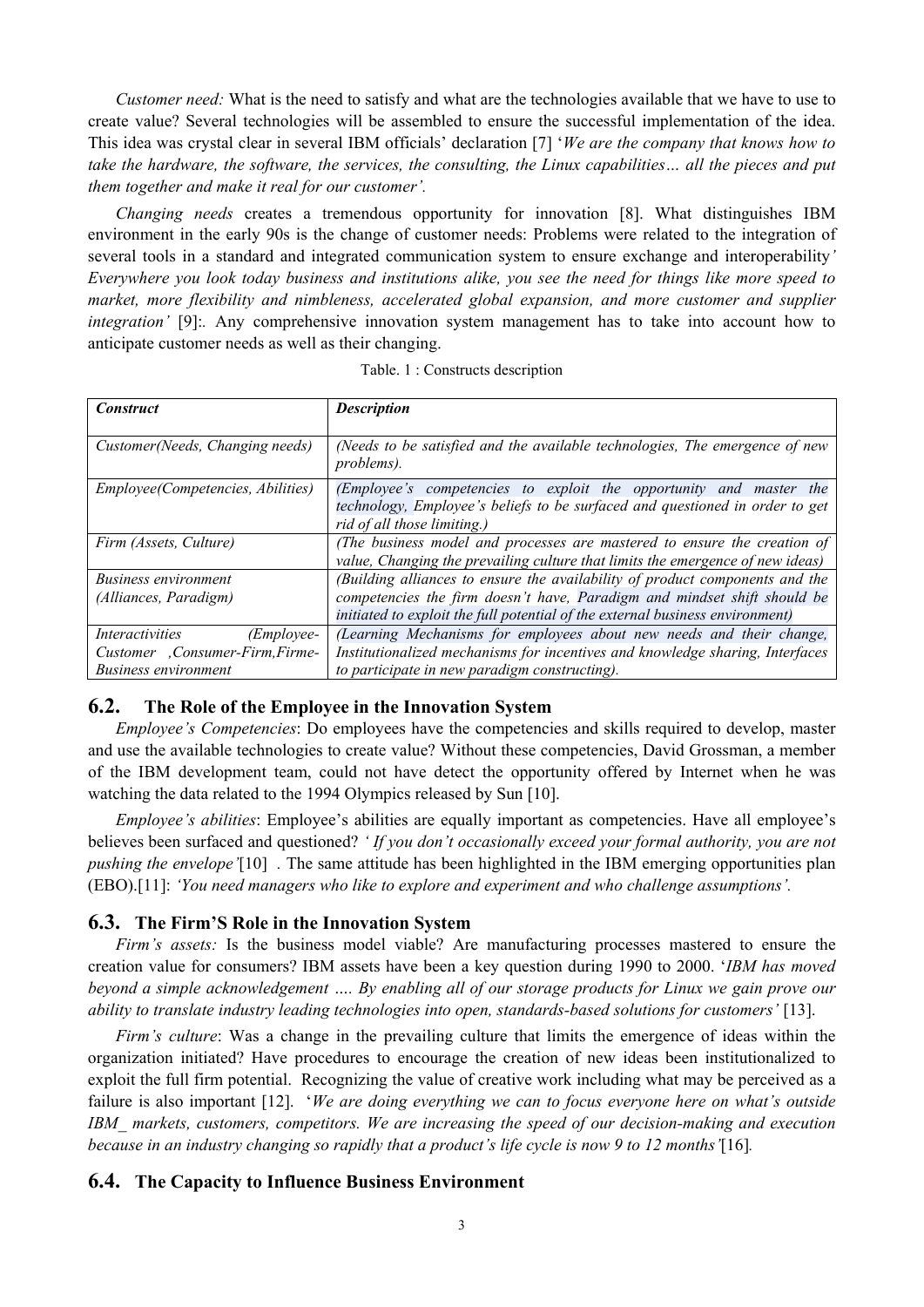*Alliances:* External factors are important to innovation system such as demanding customers, suppliers who anticipate the demand for production factors and the rivalry between competitors [14]. During (1996- 1997) the IBM alliances were aimed to develop agreements in new expertise areas in order to explore new technological capabilities [17]. '*there have been three significant changes really. One was the PC in 1981, another was PCPIP (sp) and the Internet in 1991 and then in 1999, Linux has emerged. …: A venture capital was moved to these areas'*[16]*.* This statement denotes that IBM management was aware about influencing business environment.

*Paradigm shift* should be initiated to exploit the full potential of the external environment. Interactions between all existing partners and new ones should be intensified. These interactions help shift the dominant paradigm and participating actively in the building of new common ones. *'One of the great things about this industry is that every decade or so, you get a chance to redefine the playing field,…We're in that phase of redefinition right now,*[20].

#### **7. Interactivity between Different Actors in the Innovation System**

To master innovation system, not only the components must be taken into account but interactivities between different actors as well. In IBM case study, it emerges that the top management was aware about the *employee-customer* interactivity importance. *'you want to be where the action is, where the market place is most dynamic'*[19]. Teams were to shape the evolution of the market. They had to imagine customer experiences to help build a commitment for future IBM products [13].

The importance of interactivity of the *employee within IBM* was taken into account by changing incentives in order to boost and develop teamwork. Incentive systems have been modified so that the heads of business units are not rewarded solely on the performance of their unit, but on how they operate as a team and how they encourage entrepreneurship [13) *' You need to be a little bit of a battler, a little bit of a cajoler, a little bit of an entrepreneur. You really have to believe in this stuff—even when it's not completely clear to inspire people in the company*'[20].

Bringing together a portfolio of organization is just the first step that must necessarily be completed by the implementation of the mechanisms that institutionalize the organizations network [17]. During the period (1996-1997) several partnerships have been forged by IBM in new expertise areas to explore new technological capabilities [18].

 To sum up, it appears that from IBM (1990-2000) case study that *employee-customer*, *employee-firm* and *firm-environment* interactivities were taken into account and procedures to master these interactivities were undertaken. We conclude that these interactivities play an important role in Innovation system

#### **8. Integrated Framework Innovation System**

As a result of this study, we present an integrated framework of the innovation system (Fig. 4).

In the previous section we described the foundations components of the innovation system, by focusing on customer needs and their change. To use all their competencies potential, employees should develop their abilities. Moreover, the firm must have the necessary assets to exploit ideas and concepts into products. Doing so, the company should address its culture to not become an obstacle to the ideas generation. In a changing business environment, building alliances is a key factor because firm cannot afford to have all the assets and competencies. The systems approach requires the mastery of relations between all the actors. *Employee-customer* interactivity must be encouraged and institutionalized to clarify and monitor the customer's need in its change. The *interactivity of the employee within the firm* must be developed by mechanisms boosting new ideas into added value. The company must build alliances and partnerships to secure the necessary competencies and assets and intensify *its interactions with these partners* to participate in the norms, standards and paradigms building and get rid of obsolete ones.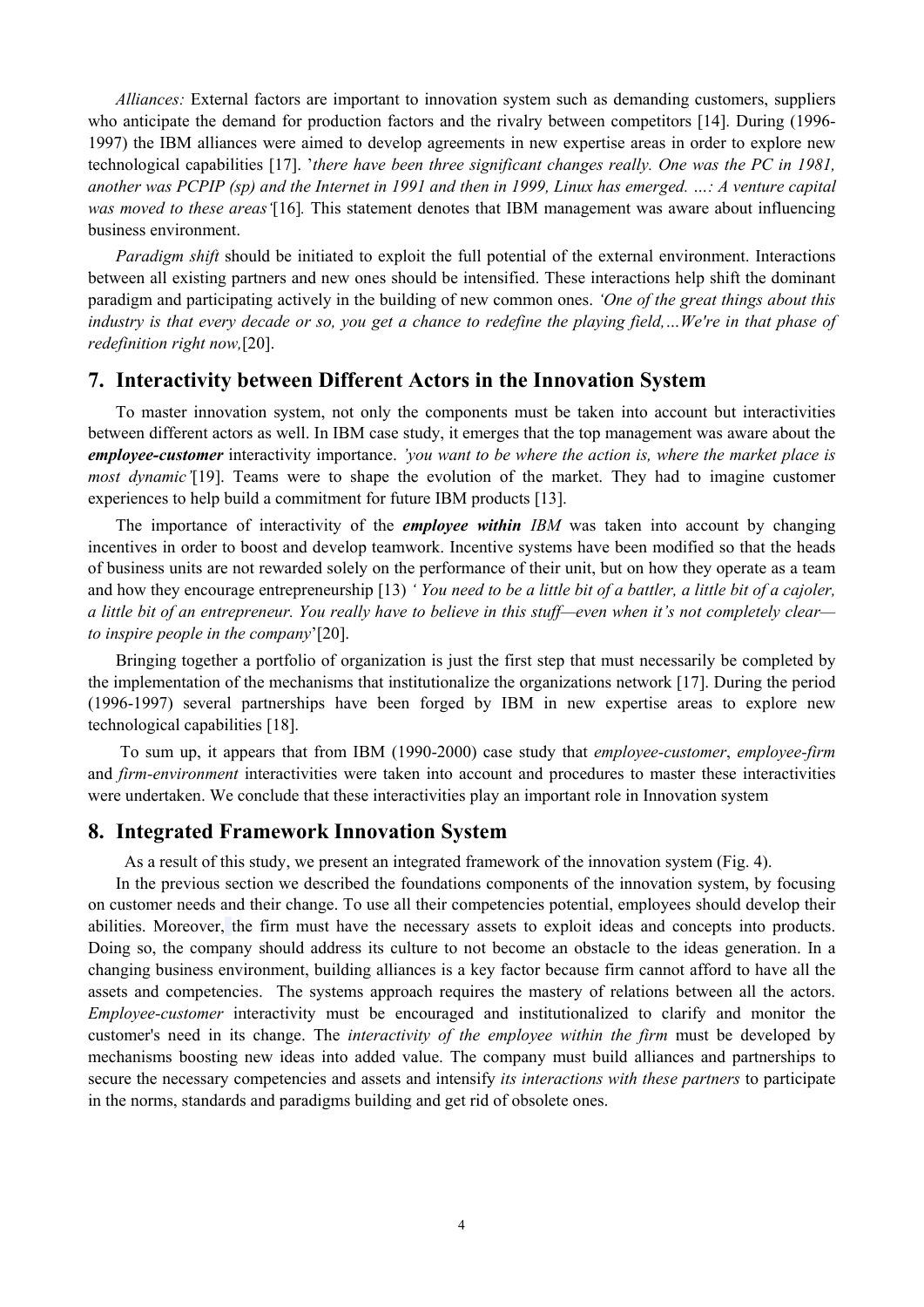

Fig.4 Integrated framework Innovation System

#### **9. Conclusion**

Managers are increasingly faced with fierce competition and scarce resources. They are asked to adequately use these resources .To achieve this goal, the availability of an Integrated Framework Innovation System (IFIS) is very helpful to levers detection. Based on systems approach and integrated map where all the main actors: the costumer, employee, firm, and sector, interact in an internal and external environment. Interactivities between different actors namely: the *employee-customer* interactivity*, employee-company* interactivity and *firm-environment* interactivity were highlighted. The adoption of this Framework could be the foundation structure of any approach to optimize diagnosis and monitor innovation system. The framework will allow the easy detection of potential levers on which managers could act to foster innovation depending on their context. Regarding future studies researchers, it would be interesting to aim to elaborate an innovation process mapping. It would be a great use to managers to master not only the innovation system structure but how innovation processes interact as well.

#### **10.References**

- [1] Wishnevsky, J.D. & Damanpour, F. (Spring 2006). Organizational transformation and performance: *Journal of Managerial Issues, 18*(1): pp. 104-128
- [2] K. Wilber, Le livre de la vision intégrale : Interdictions (2007).
- [3] J.D.Sterman, 2000 Business Dynamics: Systems Thinking and Modeling for a Complex World, McGraw Hill, ISBN : 0-07-231135-5.
- [4] R. Shallar, Technological Innovation in the semiconductor Industry. A case Study of industrial technology Roadmap for Semiconductors: CTRS.(2004).
- [5] R. Yin, 2003. Case Study Research: Design and Method, third ed. Sage, Thousand Oaks.
- [6] Eisenhardt, K.M., 1989. Building Theories From Case Study Research. The Academy of Management Review 14 (4), 532.
- [7] J. Patrick on Boston radio Thursday, 1 Juin, 2000.
- [8] P. Drucker, 1985: The Discipline of Innovation, BEST OF HBR, 1985, HBR, AUGUST 2002.
- [9] IBM, 1995. Annual Report. IBM Corporation, Armonk, NY.
- [10] G.Hamel Waking Up IBM : G. Hamel :Harvard Business review July –August 2000
- [11] T. M. Amabile (1997). Motivating creativity in organisations: C M R, vol. 40, no. 1, 39-58.
- [12] David A. Garver., N Lynne C. Levesque, (2005). Emerging Business Opportunities at IBM (A) 9-304-075 REV: F EBRUARY 2 8 , 2 0 0 5 HBR.
- [13] M.Porter, Innovation Location matters, HBR, Summer (2001).
- [14] L. Sanford(2001), Armonk, N.Y 16 Mar 2001.